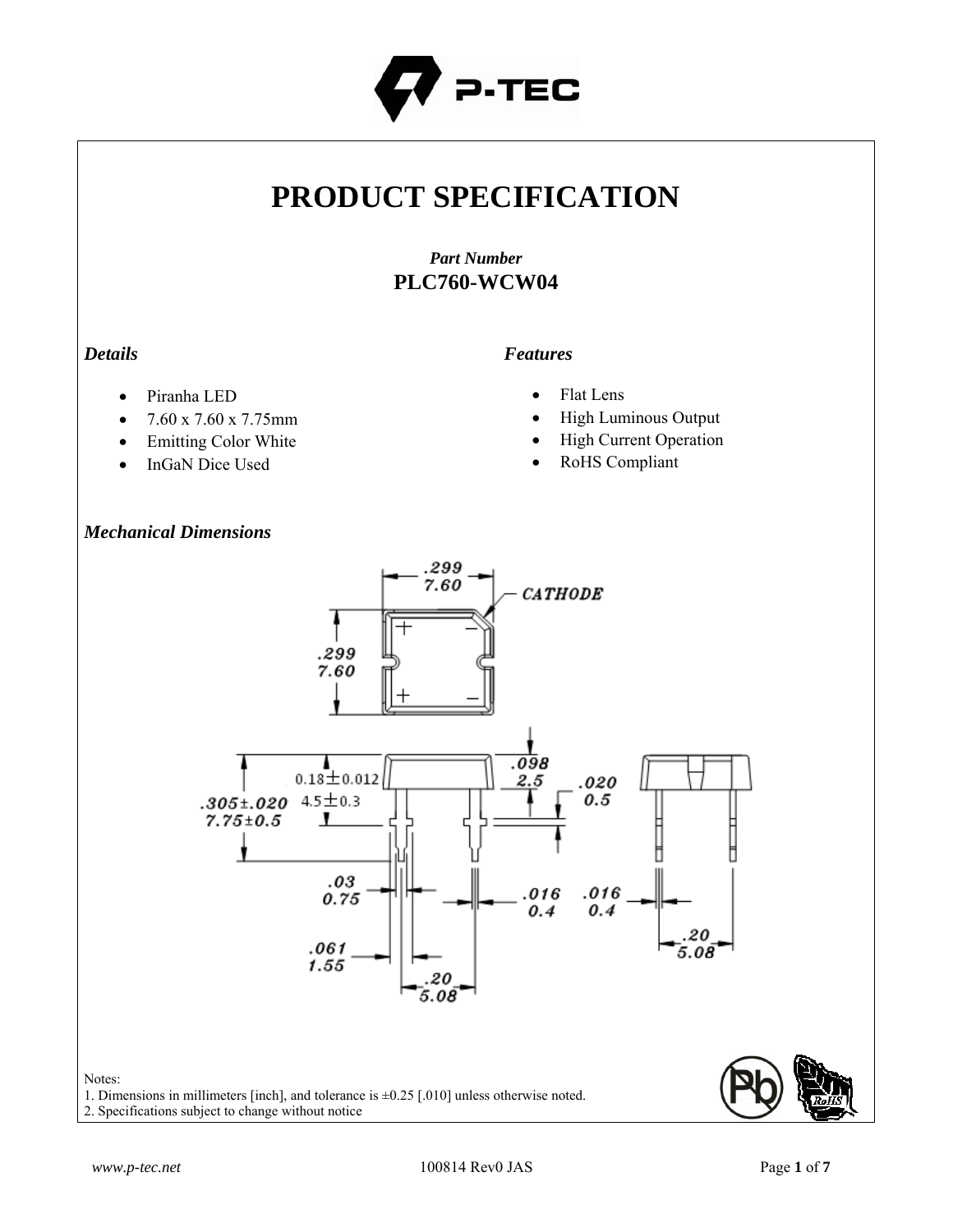

## *Device Selection Guide*

| <b>Model Number</b> | Chip            |                       |  |
|---------------------|-----------------|-----------------------|--|
|                     | <b>Material</b> | <b>Emitting Color</b> |  |
| PLC760-WCW04        | InGaN           | White                 |  |

## *Absolute Maximum Ratings at Ta=25°C*

| <b>Parameter</b>                     | <b>Symbol</b>                                                 | Rating               | Unit            |
|--------------------------------------|---------------------------------------------------------------|----------------------|-----------------|
|                                      |                                                               | W                    |                 |
| <b>Power Dissipation</b>             | P <sub>AD</sub>                                               | 266                  | mW              |
| <b>Continuous Forward Current</b>    | IAF                                                           | 70                   | mA              |
| Peak Current (duty cycle 1/10, 1KHz) | Ipf                                                           | 100                  | mA              |
| <b>Reverse Voltage</b>               | VR                                                            |                      |                 |
| <b>Operating Temperature</b>         | Topr                                                          | $-30 \rightarrow 80$ | $\rm ^{\circ}C$ |
| <b>Storage Temperature</b>           | Tstg                                                          | $-40$ $-100$         | $\rm ^{\circ}C$ |
| <b>Soldering Conditions</b>          | Max. $260^{\circ}$ C for 5 sec Max. (3mm from the epoxy body) |                      |                 |

## *Electrical and Optical Characteristics at Ta=25°C*

| <b>Parameter</b>              | <b>Symbol</b> | Min.  | $\mathbf{v}_{\mathbf{v}}$ | Max.  | Unit | Condition   |
|-------------------------------|---------------|-------|---------------------------|-------|------|-------------|
| Forward Voltage               | VF            | $- -$ | 3.3                       | 3.8   |      |             |
| Luminous Flux                 | $_{\rm IV}$   | 5000  | 7000                      | $- -$ | mlm  | $IF = 30mA$ |
| <b>Chromacity Coordinates</b> | X/Y           | $- -$ | 0.31/0.32                 | $- -$ | nm   |             |
| Viewing Angle                 | $2\theta$ 1/2 | $- -$ | 140                       | $-$   | deg  |             |
| <b>Reverse Current</b>        | 1R            | $- -$ | $- -$                     | 10    | μA   | $VR=5V$     |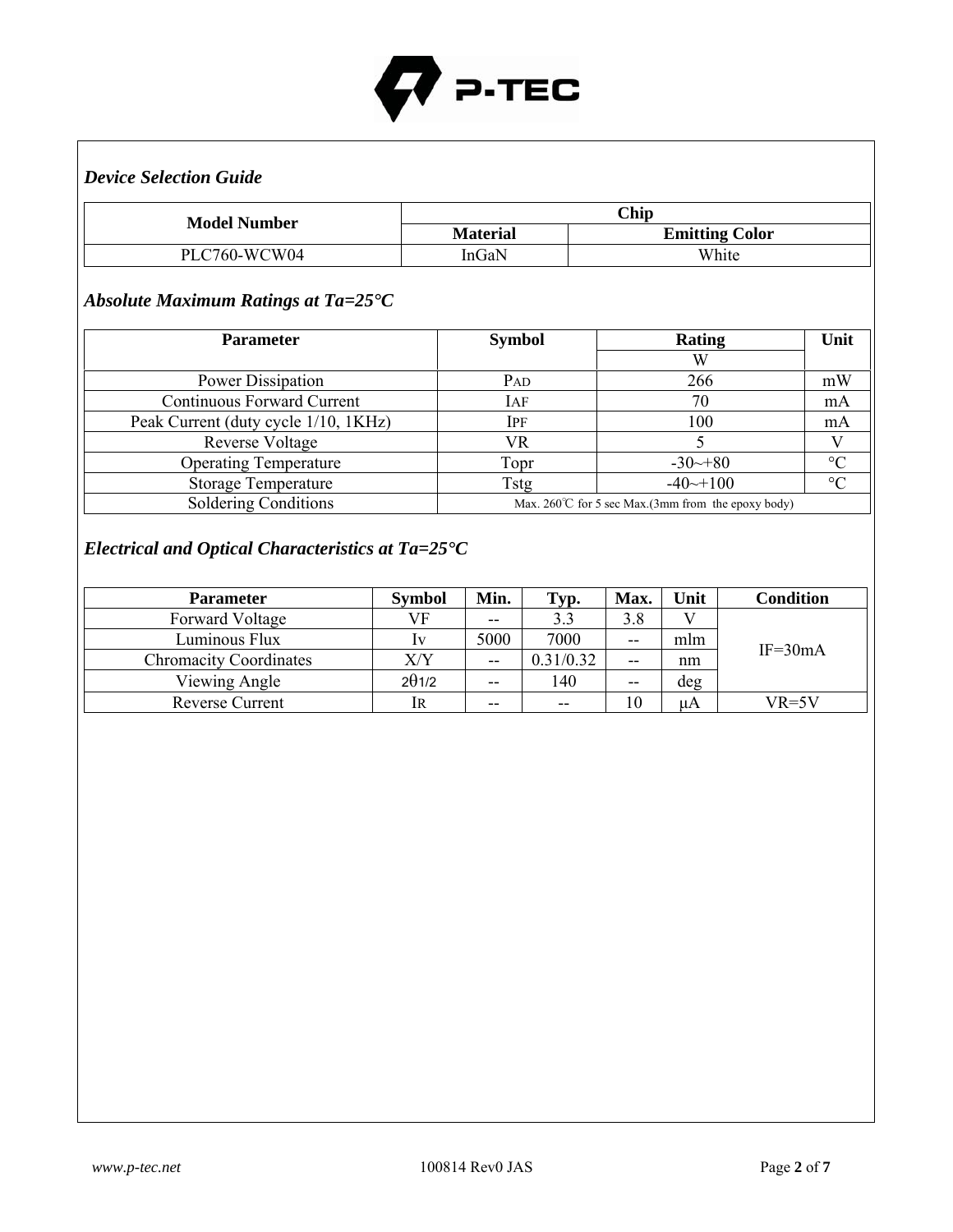

## *Luminous Flux Rank Limits ( IF = 30mA )*

| Code | Unit: mlm |       |  |
|------|-----------|-------|--|
|      | Min.      | Max.  |  |
|      | 5000      | 6000  |  |
| K    | 6000      | 7000  |  |
| L    | 7000      | 8000  |  |
| NЛ   | 8000      | 10000 |  |

#### *Color Rank Limits ( IF = 30mA )*

|   |       |       | А     |       |       |
|---|-------|-------|-------|-------|-------|
| Χ | 0.285 | 0.295 | 0.284 | 0.273 | 0.285 |
| Y | 0.257 | 0.275 | 0.303 | 0.276 | 0.257 |
|   |       |       | B1    |       |       |
| Χ | 0.289 | 0.297 | 0.293 | 0.284 | 0.289 |
| Y | 0.291 | 0.304 | 0.317 | 0.303 | 0.291 |
|   |       |       | B2    |       |       |
| Χ | 0.297 | 0.307 | 0.304 | 0.293 | 0.297 |
| Y | 0.304 | 0.315 | 0.33  | 0.317 | 0.304 |
|   |       |       | BЗ    |       |       |
| Χ | 0.295 | 0.303 | 0.297 | 0.289 | 0.295 |
| γ | 0.275 | 0.284 | 0.304 | 0.291 | 0.275 |
|   |       |       | B4    |       |       |
| X | 0.303 | 0.311 | 0.307 | 0.297 | 0.303 |
| Υ | 0.284 | 0.294 | 0.315 | 0.304 | 0.284 |
|   |       |       | C1    |       |       |
| X | 0.307 | 0.319 | 0.317 | 0.304 | 0.307 |
| Υ | 0.315 | 0.328 | 0.345 | 0.33  | 0.315 |
|   |       |       | C2    |       |       |
| X | 0.319 | 0.33  | 0.33  | 0.317 | 0.319 |
| Y | 0.328 | 0.339 | 0.36  | 0.345 | 0.328 |
|   | C3    |       |       |       |       |
| X | 0.311 | 0.321 | 0.319 | 0.307 | 0.311 |
| Ÿ | 0.294 | 0.307 | 0.328 | 0.315 | 0.294 |
|   |       |       | C4    |       |       |
| X | 0.321 | 0.33  | 0.33  | 0.319 | 0.321 |
| Ÿ | 0.307 | 0.318 | 0.339 | 0.328 | 0.307 |



| Χ  | 0.33  | 0.343 | 0.346 | 0.33  | 0.33  |
|----|-------|-------|-------|-------|-------|
| 37 | 0.318 | 0.335 | 0.373 | 0.36  | 0.318 |
|    |       |       | D2    |       |       |
| Χ  | 0.343 | 0.356 | 0.361 | 0.346 | 0.343 |
|    | 0.335 | 0.351 | 0.385 | 0.373 | 0.335 |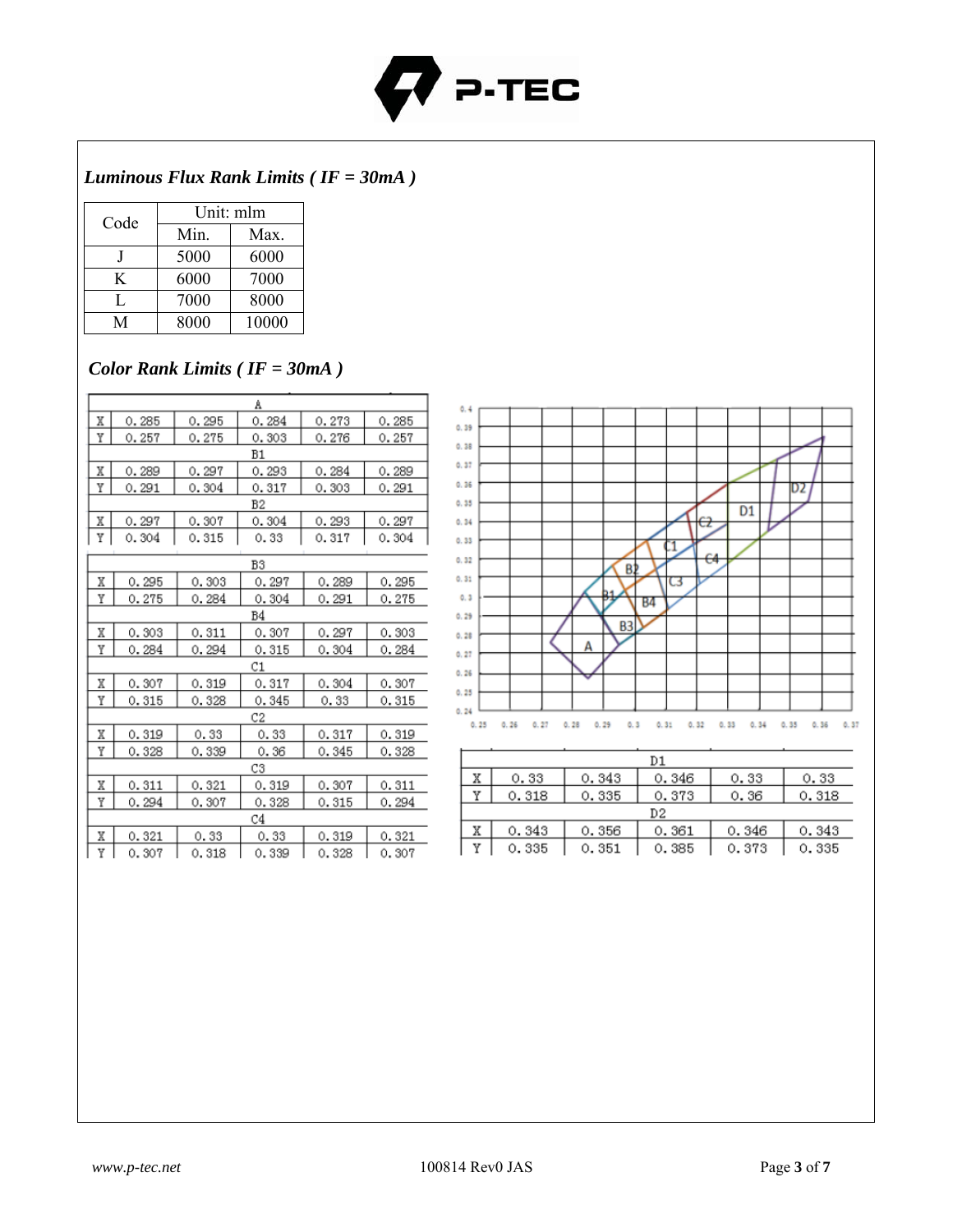

## *Forward Voltage Rank Limits ( IF = 30mA )*

| Code    | Unit: V |      |  |  |
|---------|---------|------|--|--|
|         | Min.    | Max. |  |  |
| H       | 2.8     | 3.0  |  |  |
|         | 3.0     | 3.2  |  |  |
| $\rm K$ | 3.2     | 3.4  |  |  |
| L       | 3.4     | 3.6  |  |  |
| NЛ      | 3.6     | 3.8  |  |  |

Notes:

- 1. Tolerance of measurement of luminous Flux:  $\pm 15\%$
- 2. Tolerance of measurement of Dominant wavelength: ±2nm
- 3. Tolerance of measurement of forward voltage: ±0.05v
- 4. All data measured by P-tec's test equipment
- 5. One delivery will include several color rank, VF and Iv ranks of the products.
- 6. The quantity-ratio of the ranks is decided by P-tec
- 7. Please confirm with P-tec salesman, if your request differs from standard specifications.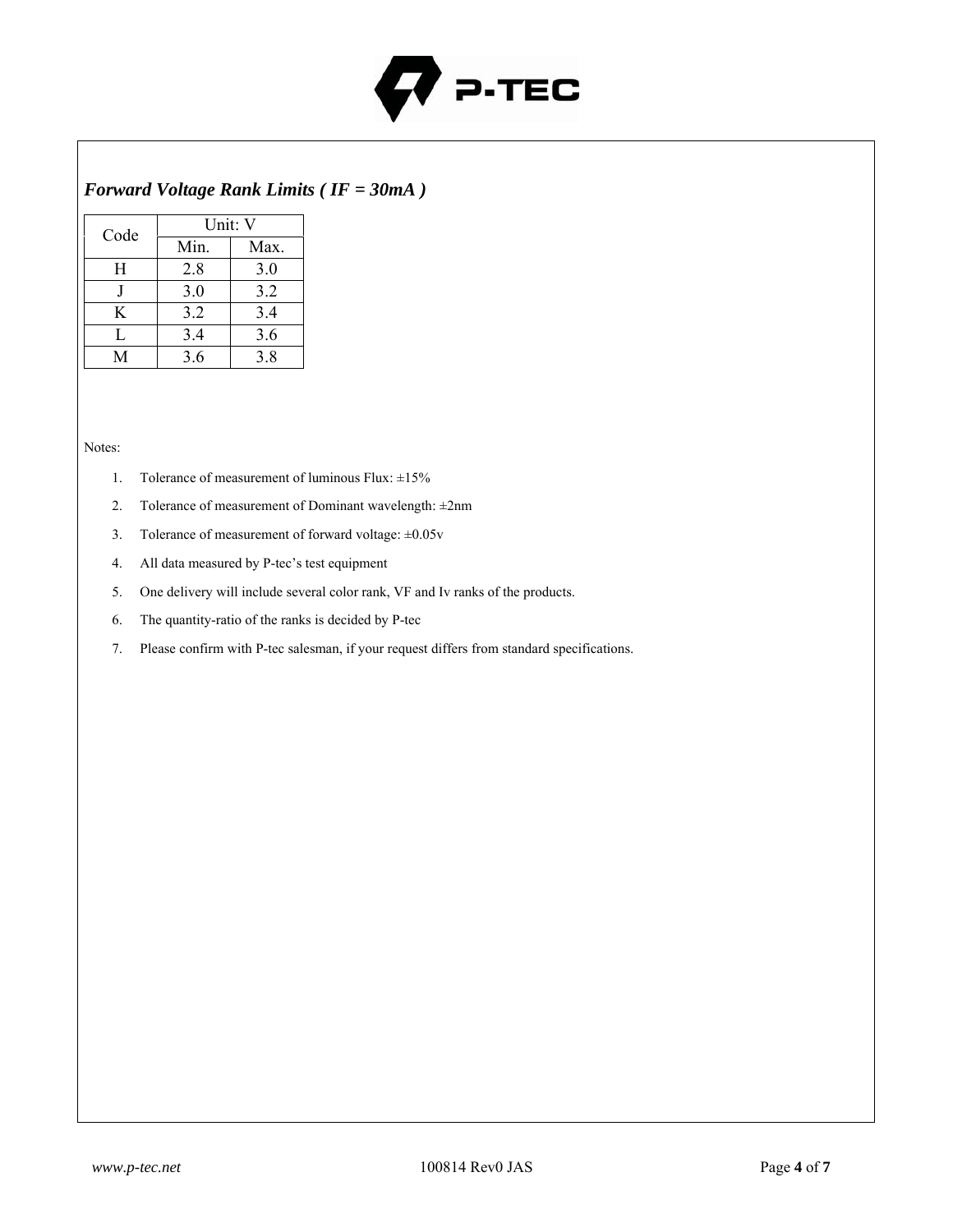

## *Typical Electrical/Optical Characteristic Curves*

• *Ta=25°C Unless Otherwise Noted*





Vf-Ferward Voltage [V]

Fig 1. Forward Current **Vs. Ambient Temperature** 



Forward Current IF(mA DC) Fig 3. Relative Intensity **Vs. Forward Current** 







Forward Voltage (V) Fig. 4 Peak Forward Voltage Vs. Forward Current (100us test pulse, 1% duty cycle)

Fig. 2 Forward Current



**Radiation Angle** 

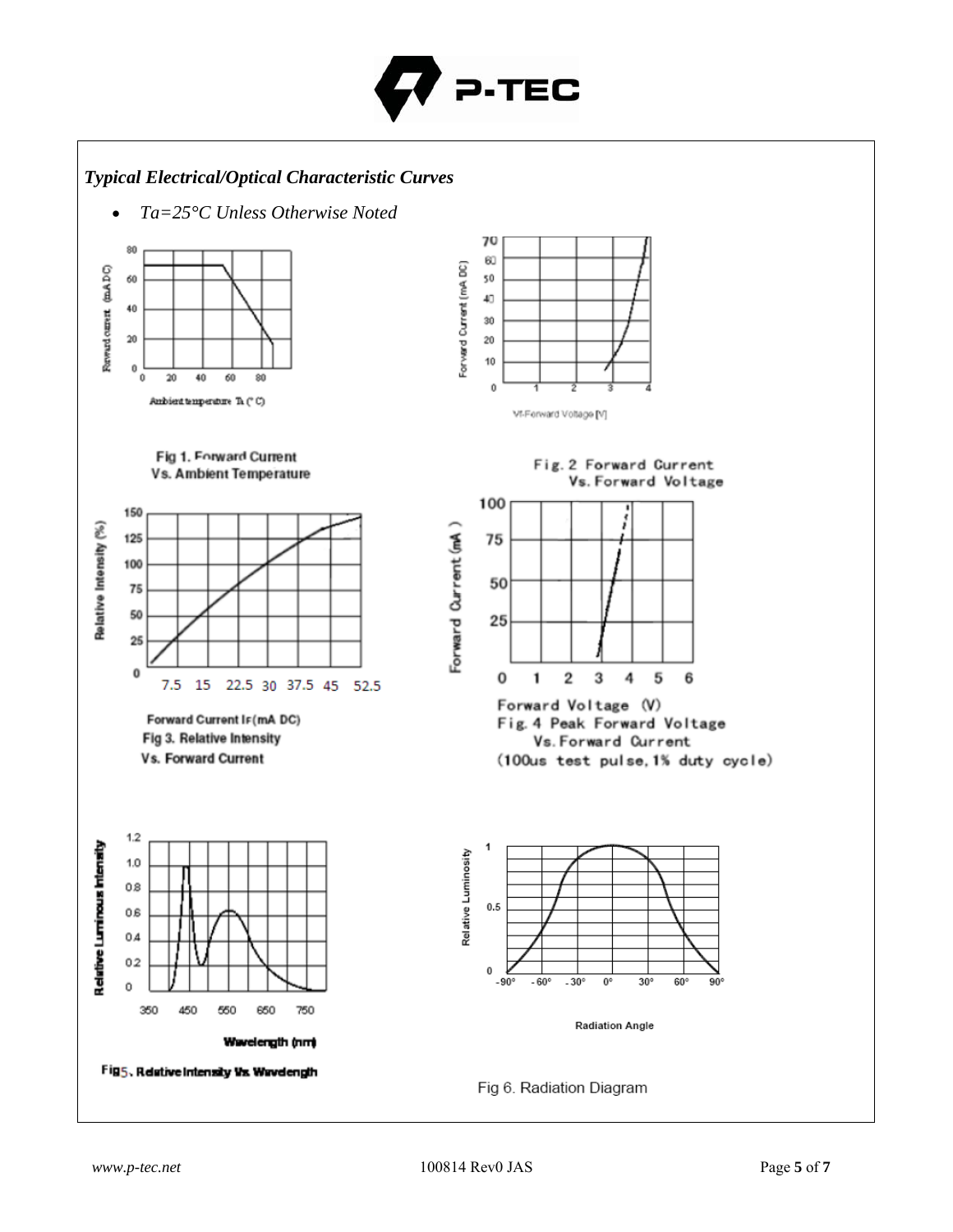

#### *Precautions for Use*

- 1. Recommended soldering conditions
	- 1.1. Wave soldering

Basic SPEC. is ≤5sec. When 260℃. If temperature is higher, time should be shorter (+10 $\degree$ C  $\rightarrow$  -1sec.).



1.2. Recommended Soldering:

Power dissipation of iron should be smaller than 15W and temperature should be controllable. Soldering temperature should be under 230, time 3sec.

- 2. Static Electricity
	- 2.1 Static electricity or surge voltage damages LEDs. It is recommended that a wrist band or an anti-electrostatic glove be used when handling the LEDs.
	- 2.2 All devices, equipment and machinery must be properly grounded. It is recommended that measures be taken against surge voltage to the equipment that mounts the LEDs.